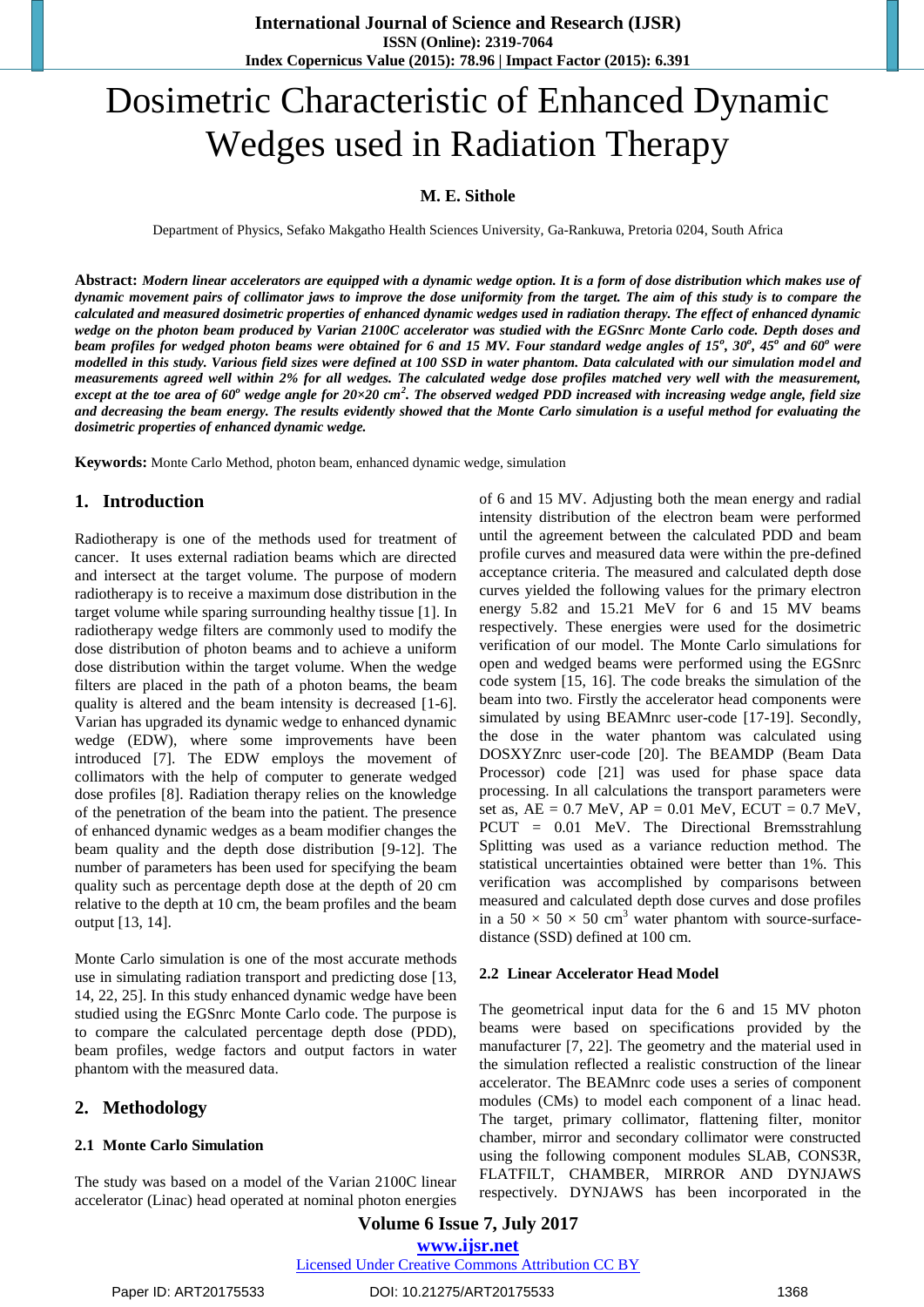BEAMnrc code for modelling the enhanced dynamic wedge [19]. The code is capable of simulating an enhanced dynamic wedge using the step and shoot as well as the dynamic delivery techniques. The phase space file obtained as BEAMnrc output, was used as the input data for the calculations in water phantom [23].

## **2.3 Experimental Measurements**

In order to validate the Monte Carlo simulations in this study, a water phantom with  $0.125 \text{ cm}^3$  PTW ionization chamber (PTW-31010) was used to measure depth doses and beam profiles for wedge angles of  $15^\circ$ ,  $30^\circ$ ,  $45^\circ$  and  $60^\circ$ . The Wellhofer linear detector array having 99 high resolution semiconductor detectors was used for measuring the wedge beam profiles. The linear array was chosen because it can be used to obtain integrated dose profiles reproducibly and quickly [24]. The linear chamber array was mounted on the scanning drive of a water phantom. The dosemeter was used to connect the chamber array to a computer. Beam profiles were acquired in a water phantom at depths of maximum dose  $(d_{\text{max}})$ , 5 and 10 cm for both 6 and 15 MV photon beams. For all measurements, 200 monitor units (MU) were delivered at 600 MU/min with the Y1-IN wedge orientation and 0° gantry angle for 100 cm SSD. The collimator was rotated to provide jaw motion parallel and perpendicular to the platform motion.

# **3. Results and Discussion**

The following sections summarize the results of the 6 and 15 MV Varian Clinac 2100C linear accelerator model. All simulations were run on a 3 GHz Intel CPU. A total of  $5.0 \times$  $10^7$  and  $3.0 \times 10^7$  electrons were sampled for 6 and 15 MV photon beams for all field sizes, respectively. For the 15 MV simulations,  $7.0 \times 10^6$  electrons were sampled for the  $20 \times 20$ cm<sup>2</sup> field size. The field required less electrons since more collisions occurred in the phantom due to larger field sizes [25].

## **3.1 Validation of the simulated radiation beam**

Table 1 shows comparison between the measured and calculated PDD for the 6 and 15 MV photon beam. Data were collected at 10 and 20 cm depths in a water phantom for  $5 \times 5$ ,  $10 \times 10$ ,  $15 \times 15$  and  $20 \times 20$  cm<sup>2</sup> field sizes. Data for each field was normalized with 100% at  $d_{\text{max}}$ . For the 6 MV photon beam, good agreement between the calculated and measured photon dose values can be seen. The calculated  $d_{\text{max}}$  for the  $10 \times 10 \text{ cm}^2$  field size was 1.4 cm compared to a measured value of 1.5 cm. The percentage difference between measured and calculated PDD values at 10 cm depth are 1.2%, 1.6%, 0.9% and 0.6% for  $5 \times 5$ ,  $10 \times 10$ ,  $15 \times 15$ and  $20 \times 20$  cm<sup>2</sup> field sizes, respectively. At 20 cm depth, the percentage difference between the measured and calculated PDD values are 1.9%, 0.9%, 1.5% and 0.2% for  $5 \times 5$ , 10  $\times$ 10,  $15 \times 15$  and  $20 \times 20$  cm<sup>2</sup> field sizes, respectively.

The 6 MV dose profiles measured and calculated at the depth of *d*max were also compared. For all field sizes, the percentage difference between the calculated and measured dose on the

plateau was within the acceptance criteria of 2%, while dose in the penumbra region was also within acceptance criteria of 2 mm.

| <b>Table 1:</b> Percentage depth dose measured and calculated at |
|------------------------------------------------------------------|
| 10 and 20 cm depths for 6 and 15 MV photon beams for             |
| varies field sizes.                                              |

| $\alpha$ and $\beta$ is the mass of $\alpha$ . |              |             |      |             |      |  |  |
|------------------------------------------------|--------------|-------------|------|-------------|------|--|--|
| Energy                                         | Field        | 10 cm depth |      | 20 cm depth |      |  |  |
|                                                | size         | Meas        | Calc | Meas        | Calc |  |  |
| 6 MV                                           | $5\times5$   | 67.1        | 66.3 | 42.4        | 41.6 |  |  |
|                                                | $10\times10$ | 68.9        | 67.8 | 44.6        | 45.0 |  |  |
|                                                | $15\times15$ | 69.8        | 69.2 | 46.5        | 47.2 |  |  |
|                                                | $20\times20$ | 71.2        | 70.8 | 48.1        | 48.0 |  |  |
| 15 MV                                          | $5\times5$   | 75.2        | 75.4 | 47.1        | 47.4 |  |  |
|                                                | $10\times10$ | 75.7        | 75.9 | 49.9        | 49.7 |  |  |
|                                                | $15\times15$ | 76.4        | 76.7 | 50.8        | 50.9 |  |  |
|                                                | $20\times20$ | 76.6        | 76.9 | 52.4        | 52.6 |  |  |

For the 15 MV photon beam, the calculated  $d_{\text{max}}$  for the 10  $\times$ 10 cm<sup>2</sup> field size was 2.4 cm compared to a measured value of 2.5 cm. The percentage difference between measured and calculated PDD values at 10 cm depth are 0.3%, 0.3%, 0.4% and 0.4% for  $5 \times 5$ ,  $10 \times 10$ ,  $15 \times 15$  and  $20 \times 20$  cm<sup>2</sup> field sizes, respectively. At 20 cm depth, the percentage difference between the measured and calculated PDD values are 0.6%, 0.4%, 0.2% and 0.4% for  $5 \times 5$ ,  $10 \times 10$ ,  $15 \times 15$  and  $20 \times$ 20 cm<sup>2</sup> field sizes, respectively. The best agreement between the calculated and measured was achieved for all field sizes.

The maximum values of gamma index ( $\gamma$ ) for 10  $\times$  10 cm<sup>2</sup> field size at  $d_{\text{max}}$  were 0.78 and 0.63 for 6 and 15 MV photon beams, respectively. The values of  $\gamma$  index at other specific points were less than 1.0, which indicates that the calculated data has passed the acceptance test [26]. The statistical uncertainties in the Monte Carlo calculations were less than 1.0%.

# **3.2 Percentage depth Dose**

Figures 1 and 2 show the PDD curves for the 6 and 15 MV photon beams, respectively. Measured and calculated PDD curves for 60 $^{\circ}$  wedge angle for 20  $\times$  20 cm<sup>2</sup> field sizes are compared. Curves were normalized at  $d_{\text{max}}$ . For 6 MV photon beam, the calculated  $d_{\text{max}}$  for 60° wedge angle for 20  $\times$  20  $\text{cm}^2$  field sizes was equal to the measured value at 1.4 cm. For all doses below the  $d_{\text{max}}$ , the percentage difference between the measured and calculated PDD curves was 1.6%. The largest percentage difference of 2% was obtained at the depth of 35 cm. Good agreement between the measured and calculated curves can be seen. The measured and calculated ratios of EDW and open field depth doses for the 6 MV photon beams differed by less than 0.5%.

Excellent agreement was also achieved for the 15 MV photon beam, where the calculated  $d_{\text{max}}$  was 2.4 cm, which compares well with the measured  $d_{\text{max}}$  of 2.5 cm. The largest difference of 2.3% was obtained for the 15 MV photon beam, at the depth of 40 cm. The measured and calculated ratios of EDW and open field depth doses for the 15 MV photon beams differed by less than 0.7%.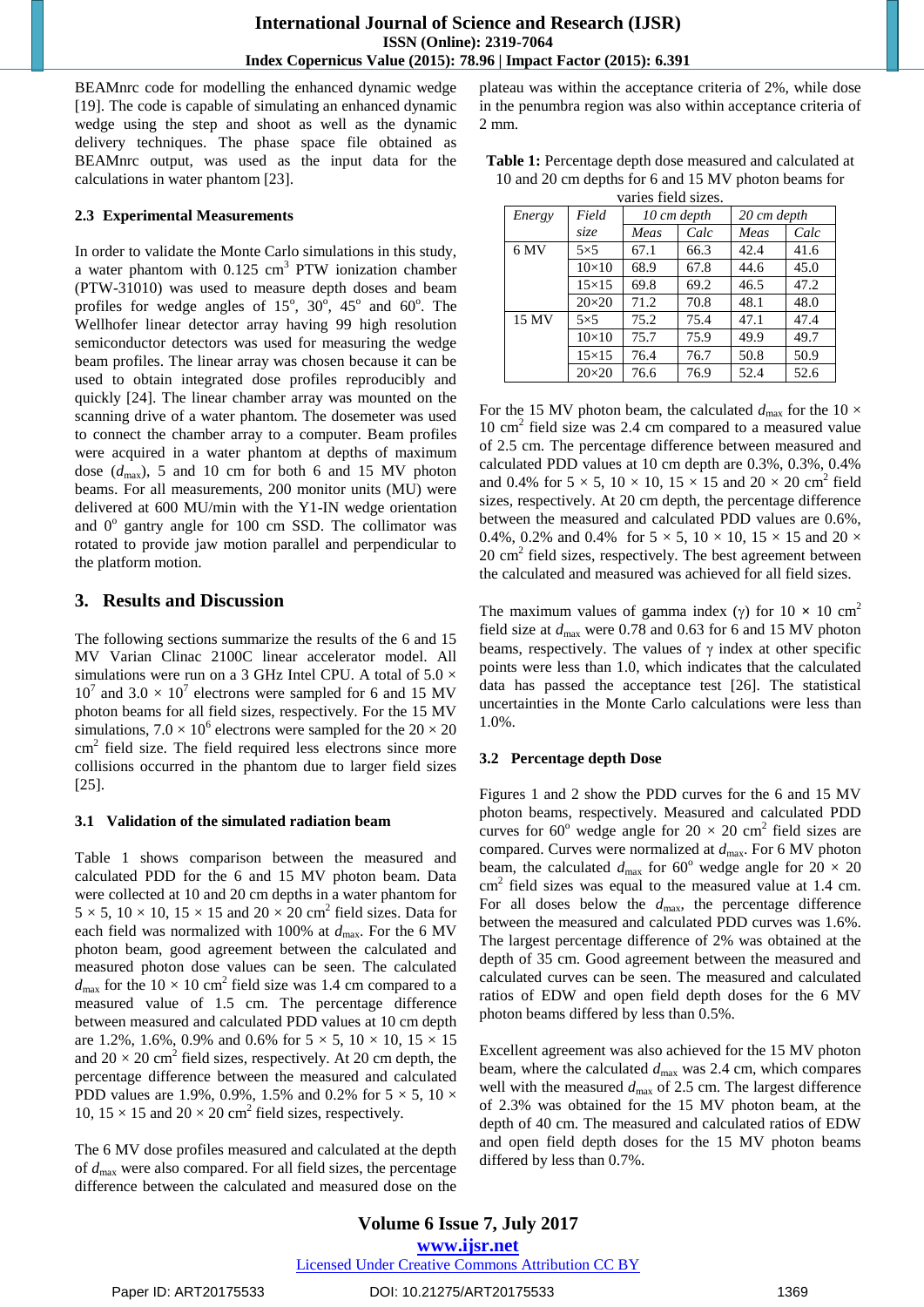

**Figure 1:** Comparison of the measured and calculated PDD curves from the 6 MV photon beam with  $60^{\circ}$  EDW for 20  $\times$ 20 cm<sup>2</sup> field size defined at 100 cm SSD.



**Figure 2:** Comparison of the measured and calculated PDD curves from 15 MV photon beam with  $60^{\circ}$  EDW for  $20 \times 20$ cm<sup>2</sup> field size defined at 100 cm SSD.

#### **3.3 Dose profiles**

Figures 3 and 4 show the measured and calculated dose profiles for 6 and 15 MV photon beams, respectively. The wedged profiles were measured and calculated for  $10 \times 10$  $\text{cm}^2$  field size defined at the depth of  $d_{\text{max}}$  in water phantom. Same conditions applied under measurements were also applied for Monte Carlo calculations. Relative dose profiles for wedge angles  $15^\circ$ ,  $30^\circ$ ,  $45^\circ$  and  $60^\circ$  were compared. The shape of the beam profiles was found to vary with beam energy more than the shape of the depth dose curves. Similar results were obtained in literature [27]. The largest deviation between the calculated and measured dose profiles for the 6 and 15 MV photon beams were found to be approximately 4% and 3% at the depth of  $d_{\text{max}}$  in the toe of 10  $\times$  10 cm<sup>2</sup> field size for  $60^{\circ}$  wedge angle respectively. For 6 MV photon beam, the deviations between the measured and calculated peripheral doses were typical less than 3%, while inside the geometrical field edges were less than 2%.







**Figure 4:** Comparison of the measured and calculated beam profile curves from 15 MV photon beam with  $15^\circ$ ,  $30^\circ$ ,  $45^\circ$ and  $60^{\circ}$  EDWs for  $10 \times 10$  cm<sup>2</sup> field size defined at depth of *d*max

For the 15 MV photon beam, the deviations between calculated and measured peripheral doses were less than 2%. Inside the geometrical field edges the deviation were also less than 2%. In general, the calculated and measured dose profiles for all field sizes are in good agreement.

### **3.4 Wedge factors**

Table 2 shows the wedge factors measured and calculated for 15°, 30°, 45° and 60° wedge angles of the  $10 \times 10$  cm<sup>2</sup> field size defined at the depth of 10 cm in water phantom. The wedge factors were observed to decrease with increasing wedge angles and decreasing the photon beam energies. For the 6 MV photon beam, the percentage difference between measured and calculated wedge factors at 10 cm depth are 1.1%, 0.2%, 0.3% and 0.3% for 15°, 30°, 45° and 60° wedge angles, respectively. For all wedge angles, the differences are within 0.3% with the largest difference of 0.3% obtained with  $60^\circ$  and  $45^\circ$  wedge angles.

**Volume 6 Issue 7, July 2017 www.ijsr.net** Licensed Under Creative Commons Attribution CC BY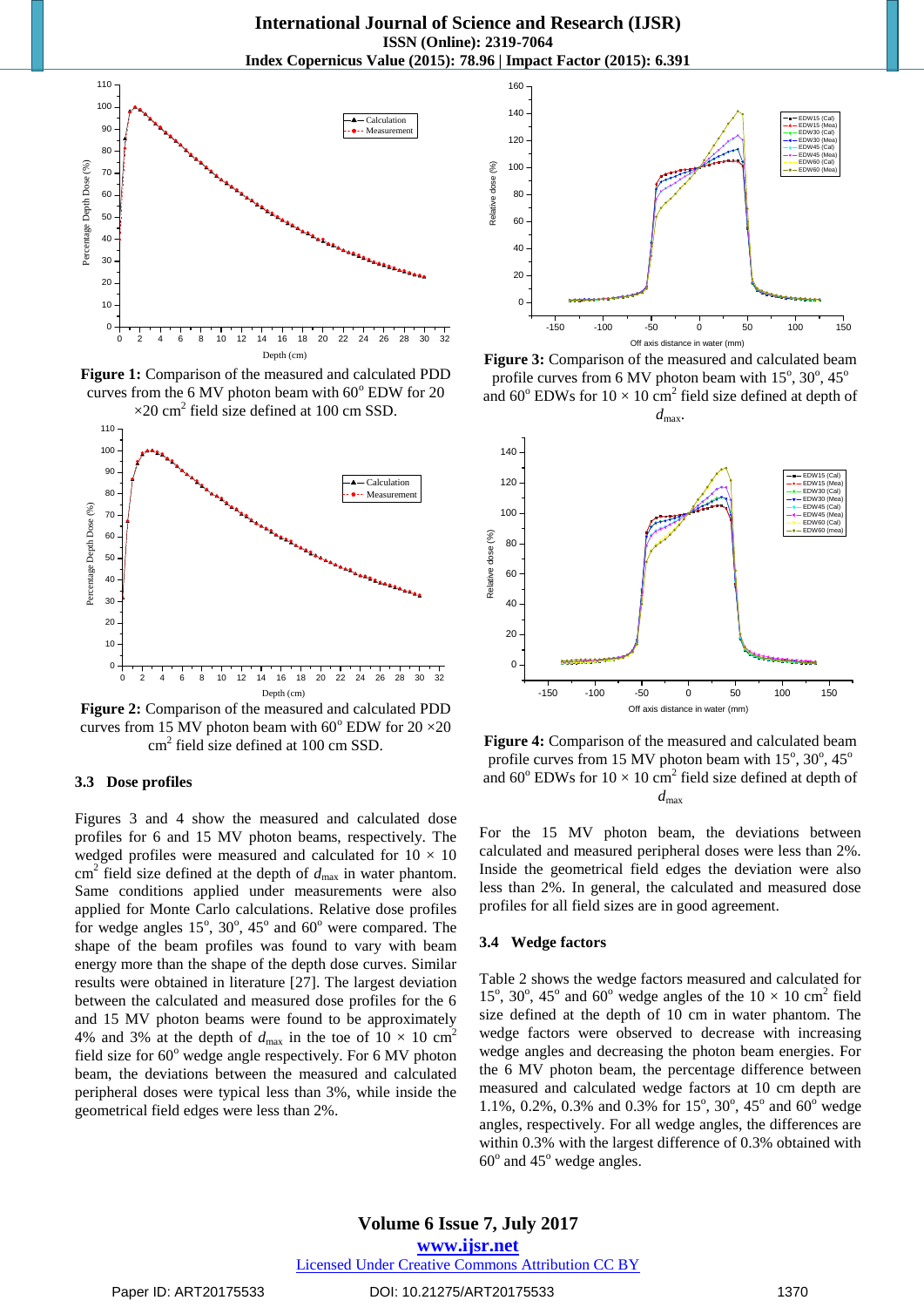**Table 2:** Comparison of the measured and calculated wedge factors at the 10 cm depth for  $10 \times 10$  cm<sup>2</sup> field size for 6 and 15 MV photon beams.

| 1. <i>.)</i> IVI V<br>рнойн осаніз. |       |       |       |       |  |  |  |  |
|-------------------------------------|-------|-------|-------|-------|--|--|--|--|
| Wedge                               | 6 MV  |       | 15 MV |       |  |  |  |  |
| angle                               | Meas  | Calc  | Meas  | Calc  |  |  |  |  |
| $15^{\circ}$                        | 0.925 | 0.924 | 0949  | 0.948 |  |  |  |  |
| $30^\circ$                          | 0.891 | 0.889 | 0.894 | 0.892 |  |  |  |  |
| $45^\circ$                          | 0.770 | 0.768 | 0.829 | 0.828 |  |  |  |  |
| $60^\circ$                          | 0.663 | 0.661 | 0.737 | 0.735 |  |  |  |  |

For the 15 MV photon beam, the percentage difference between measured and calculated wedge factors at 10 cm depth are 1.1%, 0.2%, 0.1% and 0.3% for 15°, 30°, 45° and  $60^{\circ}$  wedge angles, respectively. For all wedge angles, the differences are within 0.3% with the largest difference of 0.3% obtained with  $60^{\circ}$  wedge angle.

## **3.5 Output factors**

Output factor is defined as the ratio of doses at a reference depth with and without wedge filter for identical field size under similar conditions [28]. Wedge factor along the central axis of the beam was calculated by using equation (1).

$$
WF(fs, d) = \frac{D_w(fs, d)}{D_o(fs, d)}
$$
 (1)

Where *d* is the depth in water, *fs* is the field size along the central axis,  $D_w(f_s,d)$  is the dose at specific point along the central axis for a specific field size with the wedge in place and  $D_0$ (*fs*,*d*) is the dose at the same point in an open field of equal dimensions. Figure 5 shows the measured and calculated output factors for  $45^\circ$  wedge angle as a function of field sizes at the depth of 10 cm for the 6 and 15 MV photon beams.



**Figure 5:** Comparison of the measured and calculated output factors at the depth of 10 cm for  $45^{\circ}$  wedge angle for 6 and 15 MV photon beams.

The largest difference of 1.8%, observed at a field size of 20  $\times$  20 cm<sup>2</sup>. The calculate and measured curves agree well within 2%, with the largest different observed with  $20 \times 20$ cm<sup>2</sup> and  $10 \times 10$  cm<sup>2</sup> filed sizes for 6 and 15 MV photon beams respectively. The wedge factors were observed to increase with photon beam energy. There is a negative linear dependence of output factor with field size for both energies.

There is a 40.66% and 40.71% decrease in wedge factors between  $3 \times 3$  cm<sup>2</sup> to  $20 \times 20$  cm<sup>2</sup> field sizes for measured and calculated 6 MV photon beam, respectively. For 15 MV, the decrease is 33.33% and 33.37% for measured and calculated data, respectively. Our data compared very well with published data. Comparing our results, we found an excellent agreement for 6 MV photon beam [29-32] and for 15 MV photon beam [31, 33].

# **4. Conclusion**

This paper described the comparison of measured and calculated dosimetric characteristic of enhanced dynamic wedges of the Varian 2100C accelerator operating at 6 and 15 MV beam energies. Measurements and calculations were conducted and successfully generated dose distributions for various standard wedge angles and field sizes. The Monte Carlo calculations showed a good agreement with measured data. The results showed that Monte Carlo simulation is a useful method for investigating and understanding the dosimetric characteristics of enhanced dynamic wedge. The finding of this study is that, the choice of the type of wedge filter required for a specific radiation treatment plan should be based on the wedges angles and field sizes as well as photon beam energy.

# **References**

- [1] K. Chelmiński, W. Bulski, J. Rostkowska, M. Kania "Dynamics wedges-dosimetry and quality control," Rep Praft Oncol Radiother, (11), pp. 139-142, 2006.
- [2] M. Wazir, M. Muhamme, S. Muhammed, H. Amjad, T. Sajjad, Mutiullah, R. Gul, A. Tanveer, H.L. Sang. "Assessment of computerized treatment planning system accuracy in calculating wedge factors of physical wedge field for 6 MV photon beams," Phys Medica, (27), pp. 135-143, 2011.
- [3] X.R. Zhu, M.T. Gillin, P.A. Jursinic, F. Lopes, D.F. Grim, J.J. Rownd "Comparison of dosimetric characteristic of Siemens vitual and physical wedges," Med Phys, (27), pp. 2267-2277, 2000.
- [4] E.C. Mccullough, J. Gortney, C. Robert "A depth dependence determination of the wedge transmission factor for 4-10 MV photon beams," Med Phys, (15), pp. 621-623, 1988.
- [5] M. Ahman, A. Hussain, W. Muhammad, A.R.S. Qaisar, Mutiullah "Studying wedge factors and beam profiles for physical and enhanced dynamic wedges," J Med Phys, (35), pp. 33-41, 2010.
- [6] C.N. Cheng, W.L. Tang, I.J. Das "Beam characteristics of upper and lower physical wedge systems of Varian accelerators," Phys Med Biol, (48), pp 3667-3683, 2003.
- [7] Varian. Varian oncology systems. C-series clinic enhanced dynamic wedge implementation guide (Palo Alto, CA: Varian), 2002.
- [8] D.D. Leavitt, M. Martin, J.H. Moeiller, L.W. Lee "Dynamic wedge field techniques through computer controlled collimator motion and dose delivery," Med Phys, (17), pp. 87-91, 1999.

# **Volume 6 Issue 7, July 2017**

**www.ijsr.net**

Licensed Under Creative Commons Attribution CC BY